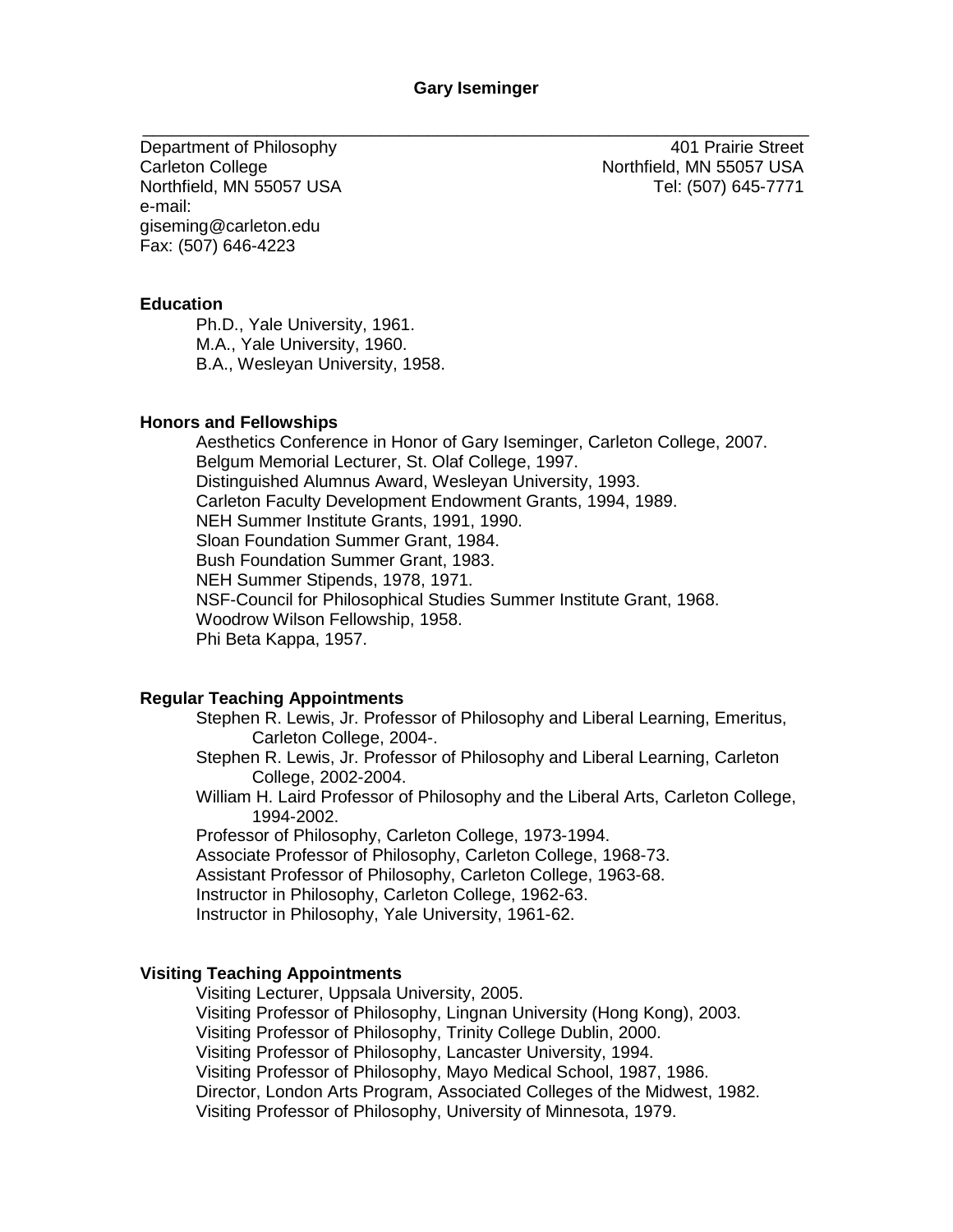## **Visiting Research Appointments**

Visiting Scholar, York University (UK), 2002.

Visiting Scholar, Cambridge University, 1996.

Visiting Fellow, Lancaster University, 1991.

Fellow, Institute for Advanced Studies in the Humanities, University of Edinburgh, 1985.

Honorary Research Fellow, University College (London), 1978, 1975. Academic Visitor, London School of Economics, 1971.

Visiting Fellow, King's College (London), 1966.

### **Books**

.

*The Aesthetic Function of Art*. Ithaca and London: Cornell University Press, 2004.

*Intention and Interpretation*. (ed.) Philadelphia: Temple University Press, 1992, Paperback Edition, 1995.

*Knowledge and Argument*. Washington, D. C.: University Press of America, 1984.

*Logic and Philosophy: Selected Readings*. (ed.) New York: Appleton-Century-Crofts, 1968. Reprint Edition, New York: Irvington Publishers, Inc., 1980. *An Introduction to Deductive Logic.* New York: Appleton-Century-Crofts, 1968.

### **Articles and Chapters**

"The Intentional Fallacy," forthcoming in *Encyclopedia of Aesthetics, Second Edition,* edited by Michael Kelly. Oxford and New York: Oxford University Press (2014). (Revised version of "The Intentional Fallacy" in *Encyclopedia of Aesthetics*, edited by Michael Kelly, below.)

"Aesthetic Communication," in *Aesthetics Today: A Reader*, edited by Robert Stecker and Theodore Gracyk. Lanham, Maryland: Rowman and Littlefield (2010). (Abridged version of Chapter 3 in *The Aesthetic Function of Art*, above.)

"Sonicism and Jazz Improvisation," *The Journal of Aesthetics and Art Criticism*, 68, 3 (2010), 297-299.

"Art and Audience," *Sztuka i Filozofia* (Warsaw), 35 (2009), 25-35.

"Experiential Theories of Aesthetic Value," in *Aesthetic Experience*, edited by Adele Tomlin and Richard Shusterman. New York and London: Routledge (2008), 45-58.

"The Aesthetic State of Mind," in *Contemporary Debates in Aesthetics and the Philosophy of Art,* edited by Matthew Kieran. Oxford: Blackwell Publishers (2006), 98-112.

"Aesthetic Experience," in *The Oxford Handbook of Aesthetics*, edited by Jerrold Levinson. Oxford and New York: Oxford University Press (2003), 99-116.

"The Aesthetic Function of Art," in *The Proceedings of the Twentieth World Congress of Philosophy, Volume 4: Philosophies of Religion, Art, and Creativity*, edited by Kevin L. Stoehr. Bowling Green, Ohio: Philosophy Documentation Center (1999), 169-176.

"The Intentional Fallacy," in *Encyclopedia of Aesthetics,* edited by Michael Kelly. Oxford and New York: Oxford University Press (1998), Vol. 2, 515-517.

"Interpretive Relevance, Contradiction, and Compatibility with the Text," *The Journal of Aesthetics and Art Criticism*, 56, 1 (1998), 58-61.

"Actual Intentionalism vs. Hypothetical Intentionalism," *The Journal of Aesthetics and Art Criticism*, 54, 4 (1996), 319-326.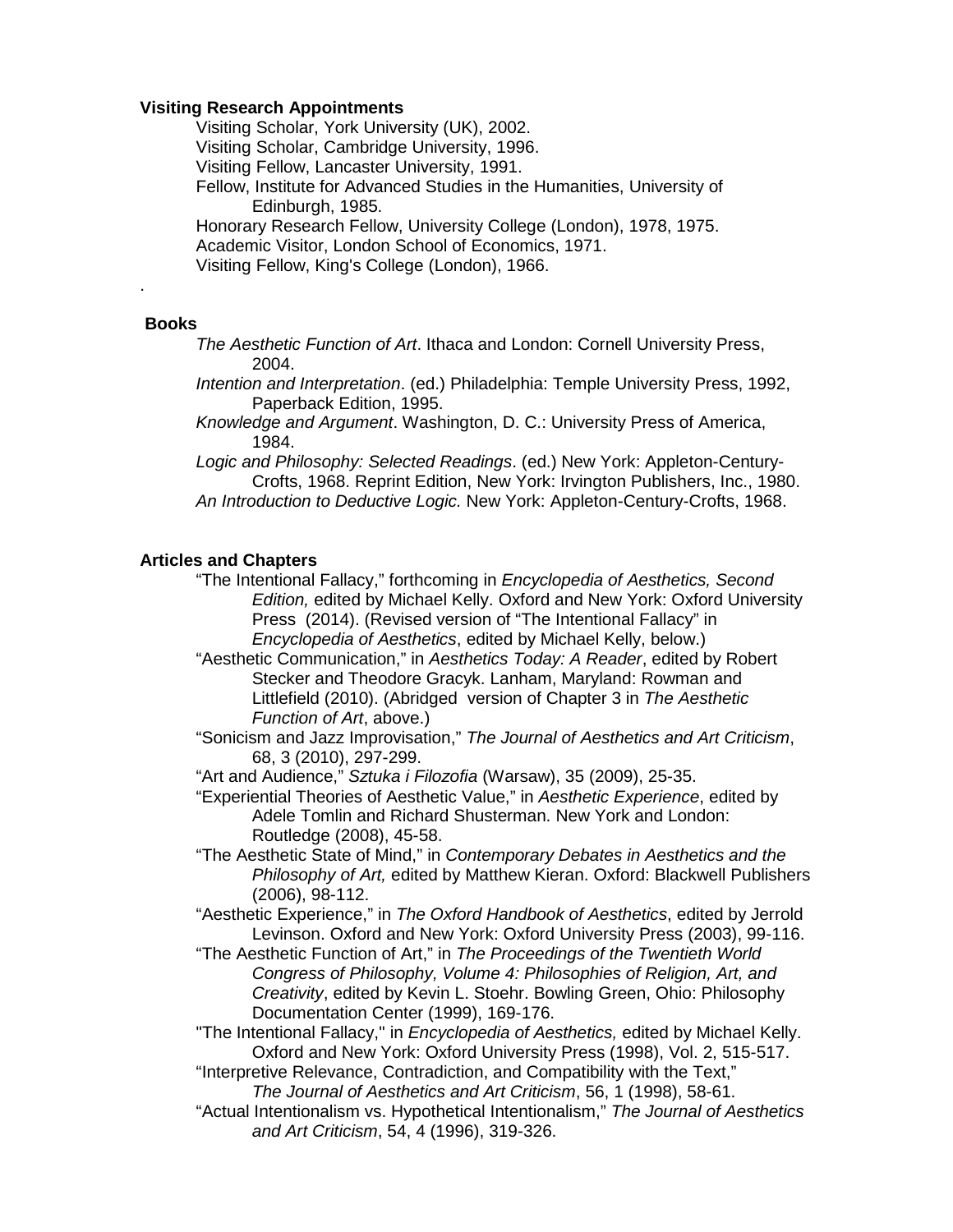- "Aestheticism and the Institutional Turn," *The Journal of Aesthetic Education*, 29, 2 (1995), 14-18.
- "An Intentional Demonstration?" in *Intention and Interpretation*, edited by G. Iseminger. Philadelphia, Pa.: Temple University Press (1992), 76-96.
- "Modern Masterpiece Just Ducky" and "The Great San Jose Art Mystery," in *Puzzles About Art: An Aesthetics Casebook*, edited by Margaret P. Battin *et al*., New York: St. Martin's Press (1989), 15-16, 212.
- "The Asymmetry Thesis," *The Monist*, 72 (1989), 25-39.
- "Putnam's Miraculous Argument," *Analysis*, 48, 4 (1988), 190-195.

"Russell's Much-Admired Argument Against Naive Realism," *The Journal of Indian Council for Philosophical Research* (New Delhi), IV, 1 (1986), 173- 176.

"A Revised Identity Thesis," in *Text, Literature, and Aesthetics*, edited by Lars Aagaard-Mogensen and Luk DeVos. Amsterdam: Rodopi, and Wurzburg: Konigshausen & Neumann (1986), 67-71

- "Relatedness Logic and Entailment," *The Journal of Non-Classical Logic* (Brazil), 3, 1 (1986), 5-23.
- "How Strange a Sadness?" *The Journal of Aesthetics and Art Criticism,* 42 (1983), 81-82.
- "Aesthetic Appreciation," *The Journal of Aesthetics and Art Criticism*, 39 (1981), 389-397.
- "Is Relevance Necessary for Validity?" *Mind*, 89 (1980), 196-213.
- "The Consistency Problem," *The Rhetoric Society Quarterly*, 9 (1979), 76-85.
- "Geach and the Lewis Result," *Notre Dame Journal of Formal Logic*, 19 (1978), 145-146.

"Aesthetische Urteile und Nicht-aesthetische Bedingungen," in *Das Aesthetische Urteil*, edited by Rudiger Bittner and Peter Pfaff. Cologne, West Germany: Kiepenheuer und Witsch (1977), 171-173. (Translation of "Aesthetic Judgments and Non-aesthetic Conditions," below.)

"Appreciation, the Artworld, and the Aesthetic," in *Culture and Art*, edited by Lars Aagaard-Mogensen. Atlantic Highlands: Humanities Press, and Nyborg, Denmark: F. Lokkes Forlag (1976), 118-130.

"Foreknowledge and Necessity: *Summa Theologiae* Ia. 14, 13 *ad* 2," *Midwest Studies in Philosophy*, 1 (1976), 5-12.

- "Successful Argument and Rational Belief," *Philosophy and Rhetoric*, 7 (1974), 47-57.
- "Aesthetic Judgments and Non-aesthetic Conditions," *Analysis*, 33 (1973), 129- 32.
- "Roman Ingarden and the Aesthetic Object," *Philosophy and Phenomenological Research*, 33 (1973), 417-420.

"The Work of Art as Artifact," *The British Journal of Aesthetics*, 13 (1973), 3-16. "The Connection Argument," *Mind*, 81 (1972), 563-566.

- "On Reading Philosophers and Doing Philosophy," *Metaphilosophy*, 3 (1972), 261-264.
- "Malcolm on Explanations and Causes," *Philosophical Studies*, 20 (1969), 73-77. "'Our Conceptual Scheme,'" *Mind*, 75 (1966), 131-134.

"Uses, Regularities, and Rules," *Proceedings of the Aristotelian Society*, 67 (1966-1967), 73-86

"Meaning, Criteria, and P-Predicates," *Analysis*, 24 (1963), 11-18.

# **Reviews and Popular Articles**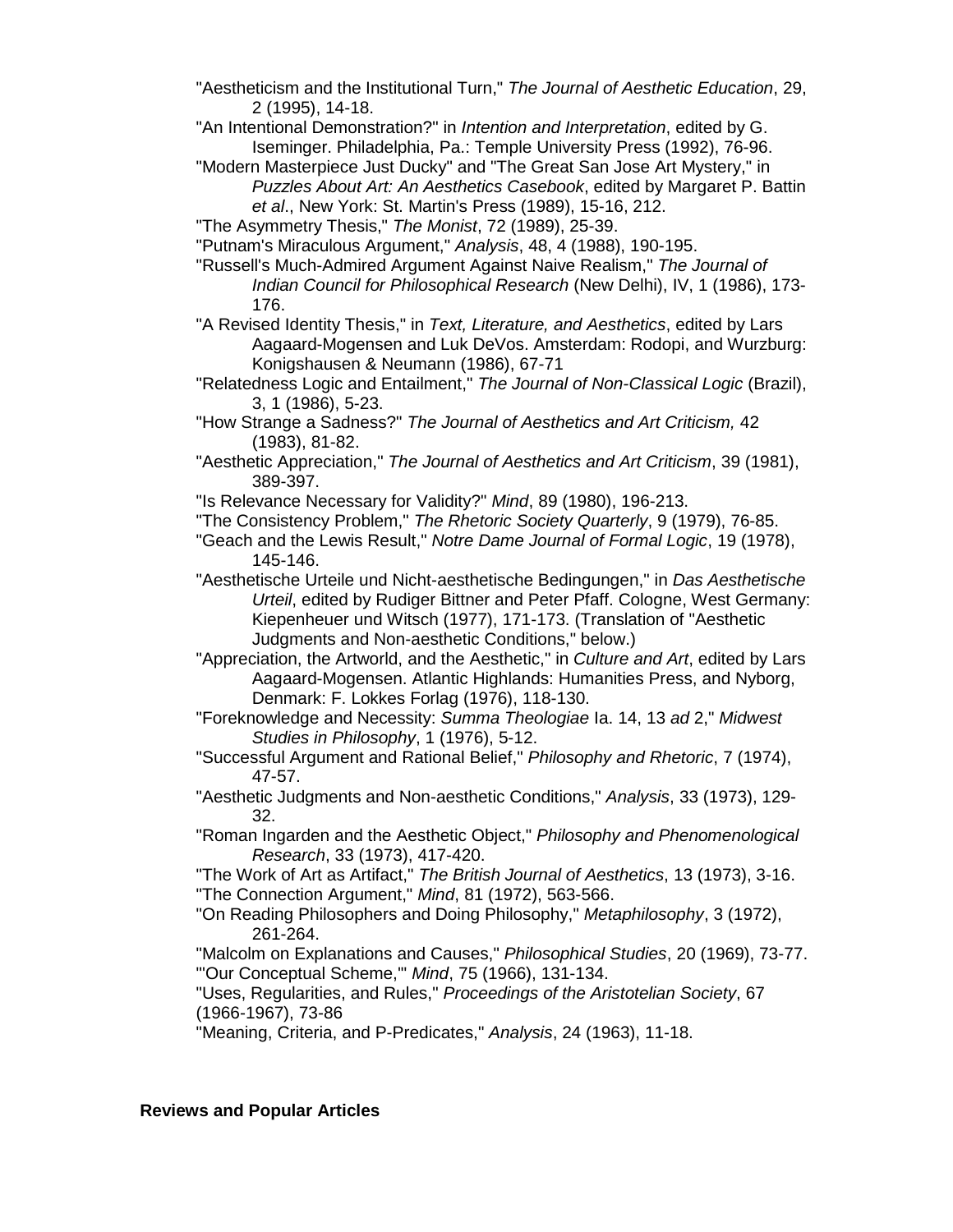- Review of *Philosophers on Music*, Kathleen Stock (ed.), *Mind*, 118 (2009), 530- 536.
- Review of *Aesthetic Creation*, by Nick Zangwill, *The British Journal of Aesthetics*, 48 (2008), 348-350.
- Review of *Interpretation and Construction: Art, Speech, and the Law*, by Robert Stecker, *European Journal of Philosophy* 15 (2007), 114-118.
- Review of *Music in the Moment*, by Jerrold Levinson, *The Philosophical Review*, 109 (2000), 141-144.
- Review of *Aesthetics*, by Colin Lyas, *The Journal of Value Inquiry*, 33 (1999), 281-286.
- Review of *Fictional Points of View*, by Peter Lamarque, *Philosophy and Phenomenological Research*, 59 (1999), 1098-1100.
- Review of *The Aesthetics of Music*, by Roger Scruton, *The Journal of Aesthetics and Art Criticism*, 57 (1999), 374-375.
- Review of *Explanation and Value in the Arts,* edited by Salim Kemal and Ivan Gaskell, *The Journal of Aesthetics and Art Criticism*, 53 (1995), 338-339.
- Review of *The Boundaries of Art*, by David Novitz, *The Philosophical Quarterly*, 44 (1994), 547-549.
- Review of *Serious Art*, by John Passmore, *Canadian Philosophical Reviews*, 12 (1992), 433-434.
- Review of *Love and Beauty*, by Guy Sircello, *The Journal of Aesthetics and Art Criticism*, 49 (1991), 167-168.
- Review of *Philosophy and the Visual Arts: Seeing and Abstracting,* edited by Andrew Harrison, *The Journal of Aesthetics and Art Criticism*, 47 (1989), 191-193.
- Review of *The Philosophical Disenfranchisement of Art*, by Arthur Danto, *Hungry Mind Review*, 4 (1987), 16-18.
- Review of *But Is It Art?*, by B.J.Tilghman, *The Journal of Aesthetic Education*, 20 (1986), 115-117.
- Review of *The View From Nowhere*, by Thomas Nagel, *Hungry Mind Review*, 2 (1986), 13.
- Review of *The Aesthetic Understanding*, by Roger Scruton, *The Journal of Aesthetics and Art Criticism*, 43, (1985), 320-321.
- Review of *Artistry: The Work of Artists*, by V. A. Howard, *The Journal of Aesthetic Education*, 17, 3 (Fall 1983), 120-121.
- "Rorty Asks If Philosophy Deserves a Capital 'P'," *The Minneapolis Sunday Star and Tribune*, December 19, 1982.
- Review of *On Criticizing Music: Five Philosophical Perspectives,* edited by Kingsley Price, *The Journal of Aesthetics and Art Criticism*, 41, (1982), 219-221.
- "Aristotle in America," *TWA Ambassador*, 15, 4 (April 1982) 55-56.
- Review of *Beyond the Letter: A Philosophical Inquiry into Ambiguity, Vagueness and Metaphor in Language*, by Israel Sheffler, *The Journal of Aesthetic Education*, 16, 1 (Spring 1982), 112-114.
- "Lenny and the Chomsky Connection," *The Carleton Miscellany,* XVII, 2 and 3 (Spring 1979), 463-465.
- Review of *Viva Vivas!*, edited by Henry Regnery, *The Journal of Aesthetics and Art Criticism*, 24 (1977), 367-368.
- "The First Textbook of Ironology in the World," *The Carleton Miscellany,* XV, 1 (Spring-Summer 1976), 137-140.
- "Reconstituting the Community of Believers," *The Carleton Miscellany,* XV, 1 (Fall-Winter 1974-1975), 145-148.
- "For Analysis and Against the Analytic," *The Carleton Miscellany,* XIV, 2 (Spring-Summer 1974), 144-147.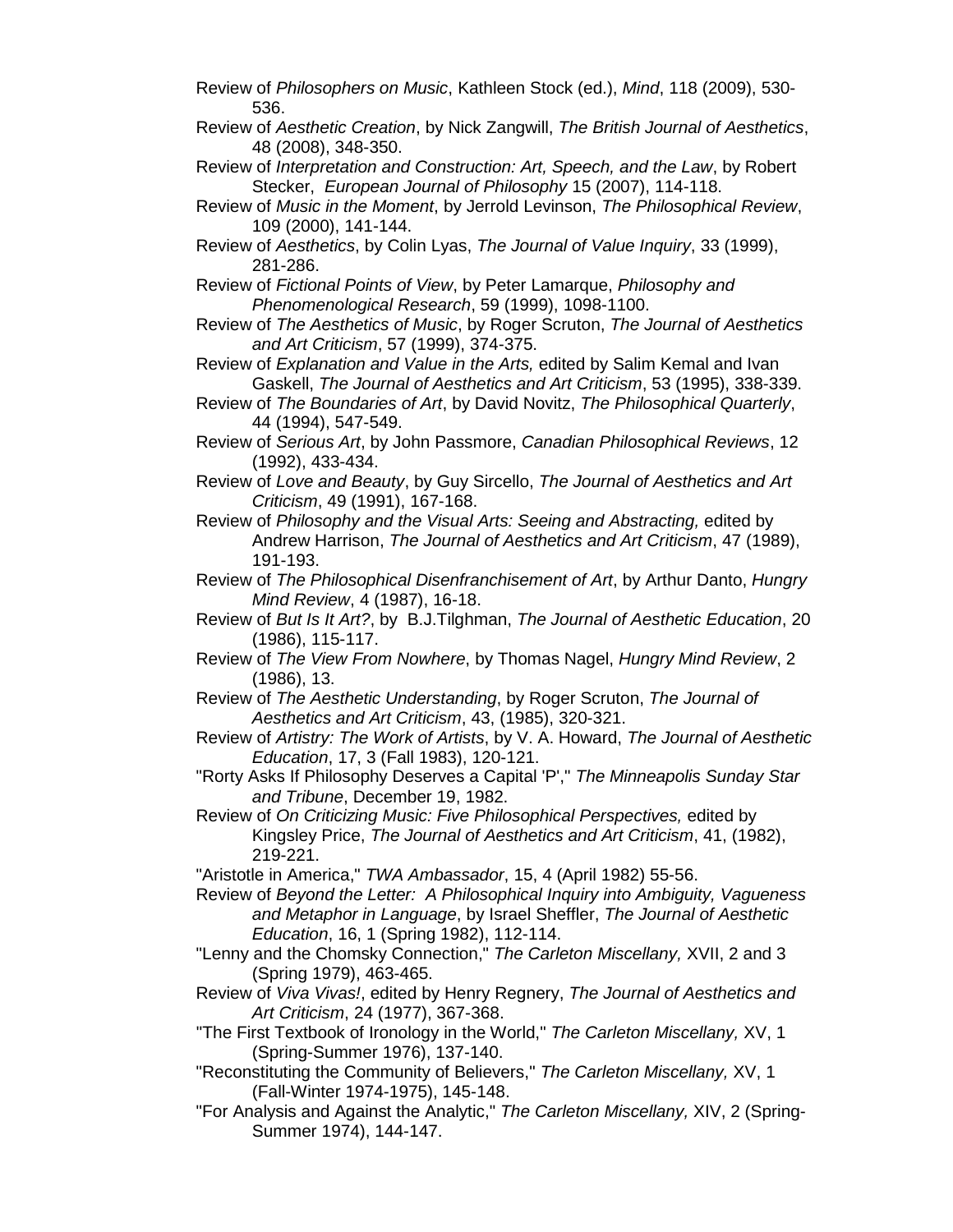"Oldies and Goodies," *The Carleton Miscellany,* XIII, 2, (Spring-Summer 1973), 165-168.

"Summer of '52," *The Carleton Miscellany,* XIII, 2 (Spring 1973), 90-93

"How to Avoid Evil--The *Real* Ten Commandments," *The Carleton Miscellany,* XI, 4 (Spring-Summer, 1971), 103-109.

"Exploring the Labyrinth" *The Carleton Miscellany,* XI, 2 (Spring 1970), 109-112. "The Once and Future Don," *The Carleton Miscellany,* X, 2 (Spring 1969), 112-

116.

Review of *Knowledge of Actions*, by Betty Powell, *Philosophy* (1968), 71-73. Review of *Action and Purpose*, by Richard Taylor, *Philosophy* (1968), 73-74. "Sex and Logic," *The Carleton Miscellany*, VIII, 2 (Spring 1967), 110-114.

"Narration and Explanation in History," *The Carleton Miscellany*, VII, 1, (Winter 1966), 91-94.

- Review of *The Myth of Metaphor*, by Colin Murray Turbayne, *The Carleton Miscellany*, VI, 2 (Spring 1965), 94-101.
- "Philosophy and the American Spirit," *The Carleton Miscellany*, V, 4, (Fall 1964), 100-106.

"Philosophers, Philosophy, and Language," *The Carleton Miscellany*, V, 2, (Spring 1964), 116-121.

### **Presentations at Meetings of Professional Societies:**

American Society for Aesthetics, 2012, 2010, 2009, 2007, 2006, 2005, 2004, 2002, 1998, 1992, 1990, 1981, 1979, 1974, 1972.

American Philosophical Association. Central Division; 2010, 1999, 1997, 1990, 1983. Pacific Division; 2008, 2007, 1996. Eastern Division; 1995; Western Division; 1973.

.Pacific Division, American Society for Aesthetics, 2008, 2007, 2005, 2001, 1999, 1998, 1995, 1987, 1986, 1985, 1984, 1980, 1973.

World Congress of Philosophy (Boston, 1998; Brighton, England, 1988).

Minnesota Philosophical Society, 1997, 1982, 1978, 1972, 1969, 1964.

Minnesota Student Philosophical Society, 1993.

International Congress of Aesthetics (Nottingham, England, 1988).

Northern Philosophical Society (England), 1982.

London Philosophy Group, 1975, 1971.

Aristotelian Society (London), 1966.

### **Presentations at Colleges and Universities:**

.

Lingnan University (Hong Kong), 2010, 2003 Katholieke Universiteit Leuven (Belgium), 2008. University of Washington, 2008. Carleton College 2008, 2007, 2006, 2002, 2001, 2000, 1999, 1995, 1979, 1977, 1973, 1964. Minnesota State University Mankato, 2007, 1977. University of British Columbia, 2007 Manchester University, 2006. Southampton University, 2006. St. Olaf College, 2005, 1998, 1997, 1984. Uppsala University, 2005. York University (UK), 2002. McGill University, 2002. Trinity College Dublin, 2000. University of Sydney, 1995.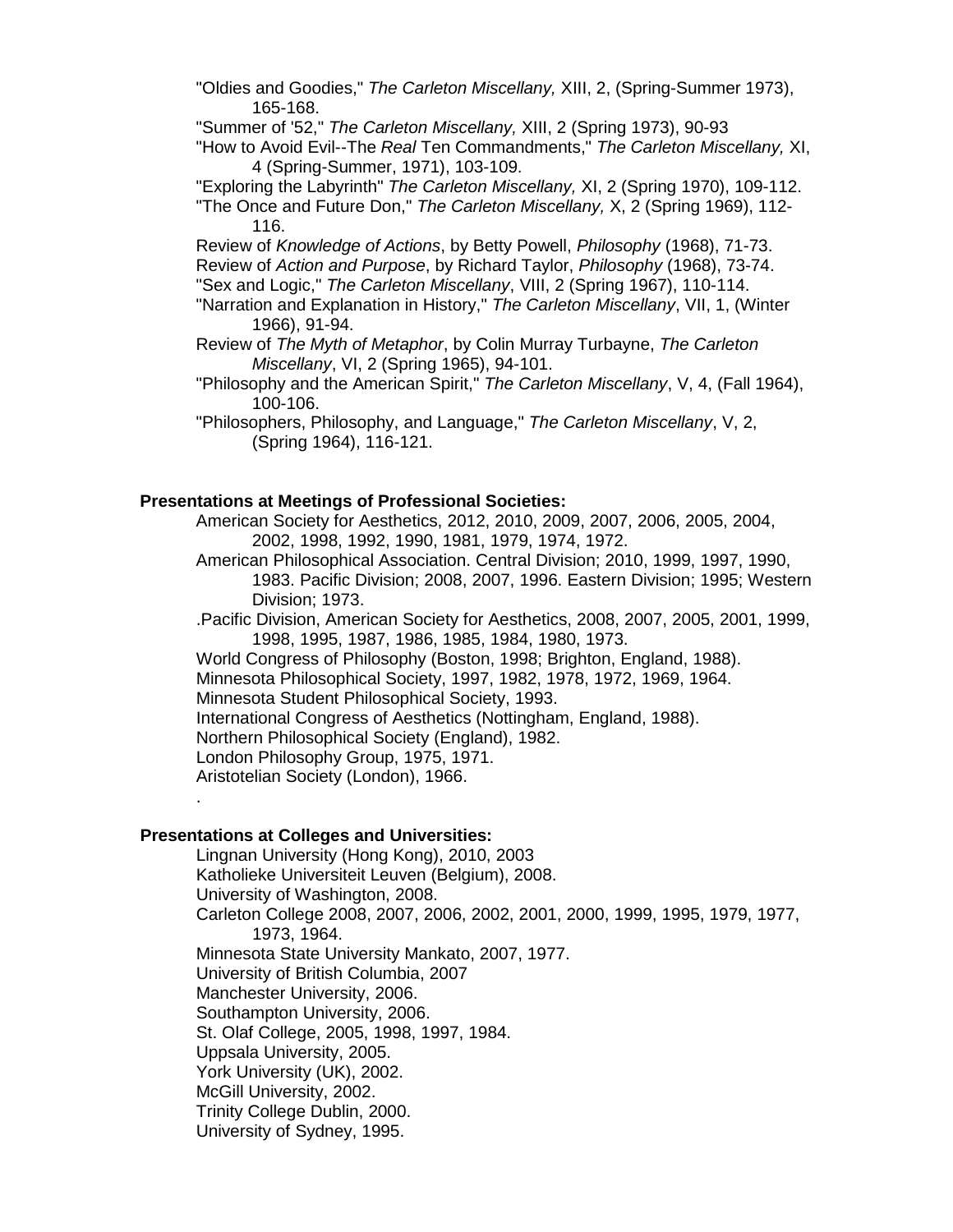University of Auckland, 1995. University of Canterbury at Christchurch, 1995. University of Lancaster, 1991, 1985. University of Minnesota, 1988. 1987, 1979. Skidmore College, 1988. University of Gdansk, 1987. Mayo Medical School, 1985. University of Edinburgh, 1985, 1982. Wesleyan University, 1983. St. Cloud State University, 1979. University of Minnesota (Morris), 1978, 1975. University of Warwick, 1978. London School of Economics, 1971. Pennsylvania State University, 1968. Kings College (London), 1966. Lawrence College, 1964.

## **Other Professional Activities:**

- Member, Committee of the American Society for Aesthetics to award the John Fisher Memorial Prize, 2011, 1995, 1993.
- Chair, Committee of the American Society of Aesthetics to Award the Monograph Prize. 2009.
- Member, Editorial Board, *Journal of Aesthetics and Art Criticism,* 1993*-.*
- Member, Board of Trustees, American Society for Aesthetics, 1996-1999.
- Member, Board of Officers, American Philosophical Association, 1993-1996.

Chair, Committee on the Teaching of Philosophy, American Philosophical Association, 1993-96.

Member, American Philosophical Association Committee to Award the Matchette Prize in Philosophy, 1993-1995.

Member, Search Committee of the American Society for Aesthetics to select a new editor for *Journal of Aesthetics and Art Criticism*, 1991-1992.

Member, American Philosophical Association (Central Division) Program Committee, 1991.

- Panelist, NEH Division of Fellowships, 1991, 1980.
- Member, Editorial Board, *American Philosophical Quarterly*, 1989-1993.

Member, American Philosophical Association - Association of American Colleges Task Force on the Philosophy Major, 1989-1990.

Member, American Society for Aesthetics Program Committee, 1988.

Chair, Minnesota Humanities Commission, 1988-89.

Member, Minnesota Humanities Commission, 1984-1990.

Member, American Philosophical Association (Western Division) Program Committee, 1982.

Commentator, Minnesota Public Radio, 1981.

President, Minnesota Philosophical Society, 1978-79.

- External evaluator of Philosophy Departments (State University of New York College at Brockport, Agnes Scott College).
- External reviewer on tenure cases (Mt. Holyoke College, Lingnan University (Hong Kong), Hamilton College, University of Minnesota-Morris, Texas Tech University, St. Olaf College, University of Rochester-Eastman School of Music, Denver University).

Manuscript referee for book publishers (Harvard University Press; Oxford University Press; Cambridge University Press; University of California Press; Cornell University Press; Routledge; Blackwell, Pennsylvania